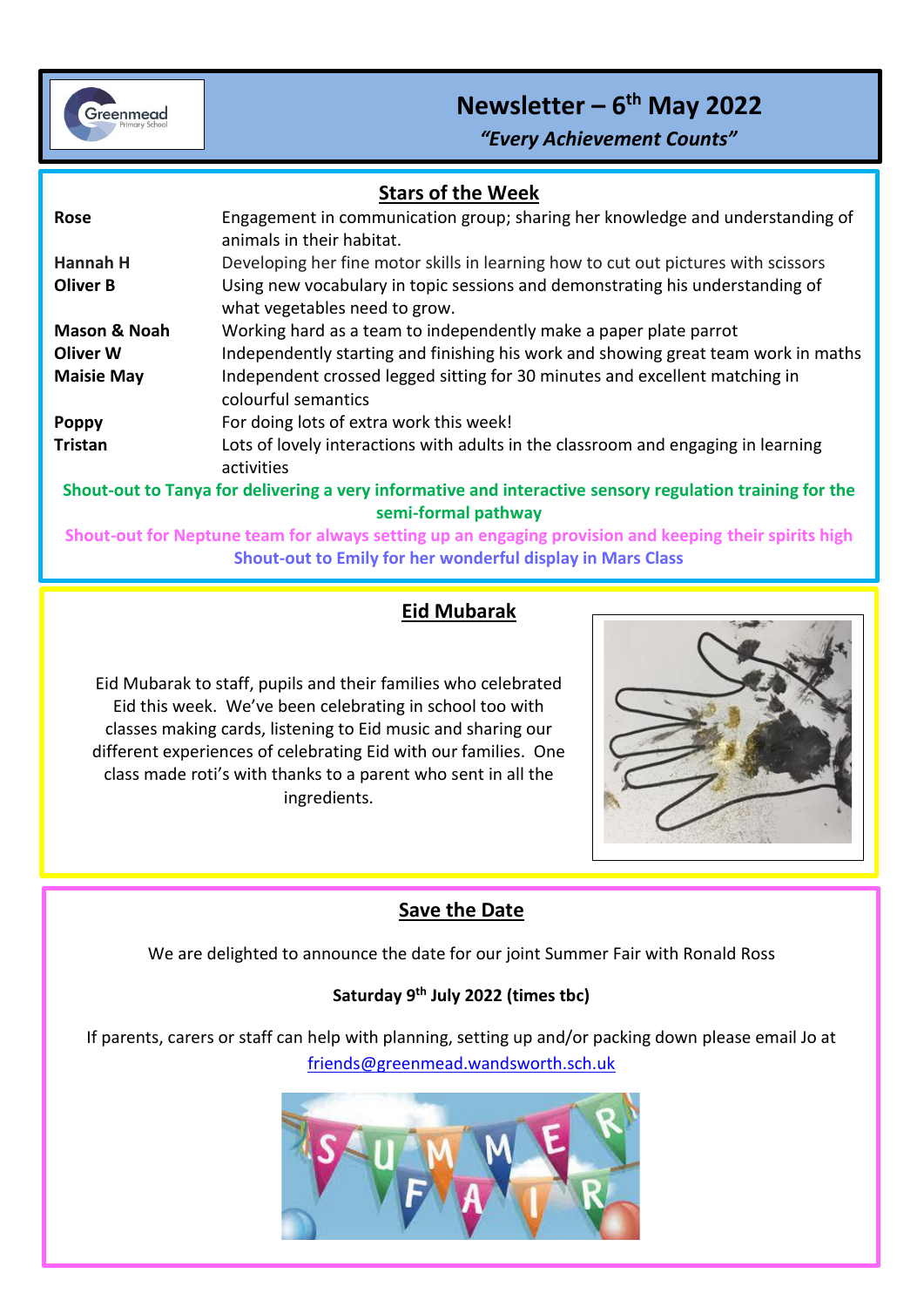#### **Key Diary Dates**

**Crazy Hair Day** Wednesday 25<sup>th</sup> May

**Queen's Jubilee Wow Day** Friday 27th May

> **Half term** 30<sup>th</sup> May – 3<sup>rd</sup> June

**Pupils and staff return to school** Monday 6<sup>th</sup> June

**Spring/Summer Evaluated IEPs to be sent home** Thursday 23rd June

> **INSET day (no school for pupils)** Friday 24th June

**Additional school closure in lieu of Queen's Jubilee** Friday 1<sup>st</sup> July

**Summer-Autumn IEPs to be sent home** Friday 8<sup>th</sup> July

> **Summer Fair with Ronald Ross** Saturday 9<sup>th</sup> July

**Parent/Teacher Evenings with End of Year Reports** Monday 11<sup>th</sup> and Tuesday 12<sup>th</sup> July

**End of term (1pm finish for pupils)** Friday 22nd July





## **Crazy Hair Day**

In honour and celebration of Ethan (a former pupil at Greenmead) the family are raising money for the Skylarks Charity.

We'd love to be able to contribute to this and are going to be holding a Crazy Hair Day in Ethan's honour on **Wednesday 25th May.**

Please donate what you can for the charity and come in with your most fabulous crazy hairstyles. We will be taking photos of our celebration to send to Ethan's family.